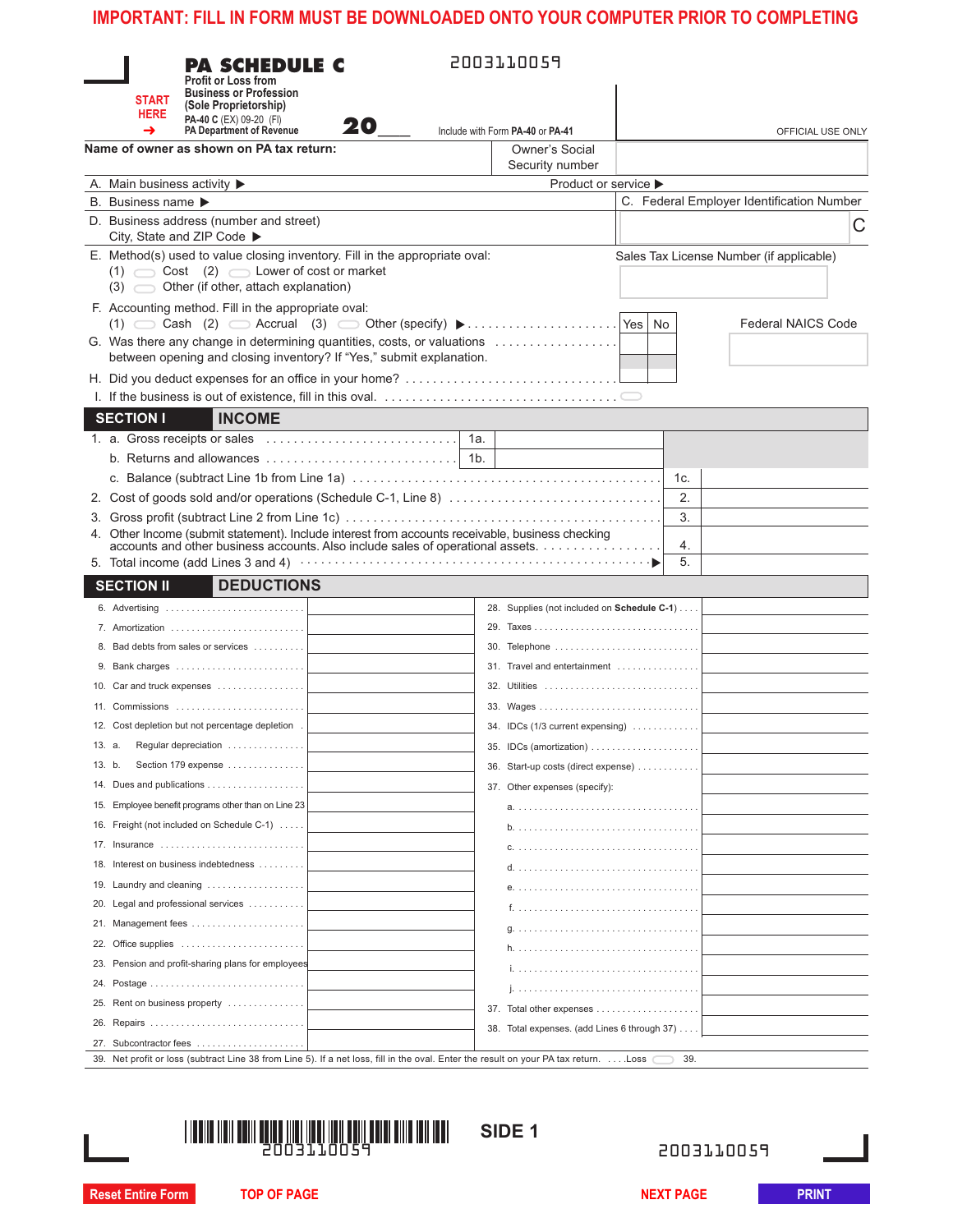| Name of owner as shown on PA tax return:<br><b>Social Security Number</b><br>→<br><b>SCHEDULE C-1 - Cost of Goods Sold and/or Operations</b><br>1. Inventory at beginning of year (if different from last year's closing inventory, include explanation)<br>1.<br>2.<br>a. Purchases $\ldots \ldots \ldots \ldots \ldots \ldots \ldots \ldots \ldots \ldots$<br>2a.<br>b. Cost of items withdrawn for personal use $\dots\dots\dots\dots$<br>2b.<br>2c.<br>3.<br>3. Cost of labor (do not include salary paid to yourself or subcontractor fees)<br>4.<br>4.<br>5.<br>5.<br>6.<br>7.<br>8. Cost of goods sold and/or operations (subtract Line 7 from Line 6) Enter here and on Section I, Line 2 ·▶<br>8.<br><b>SCHEDULE C-2 - Depreciation</b><br>Adjustment rule.<br>1. Total Section 179 depreciation (do not include in items below)<br>1.<br>2.<br>2.<br>3.<br>3. Balance (subtract Line 2 from Line 1). Enter here and on Section II, Line 13b.<br>Life<br>Depreciation allowed or<br>Method of calcu-<br>Description of property<br>Date acquired<br>Cost or other basis<br>allowable in prior years<br>lating depreciation<br>or rate<br>(g)<br>(a)<br>(b)<br>(c)<br>(f)<br>(d)<br>(e)<br><b>MM/DD/YY</b><br>4. Other depreciation:<br>Buildings $\dots\dots\dots\dots$<br>Furniture and fixtures<br>Transportation equipment<br>Machinery and other equipment<br>Other (specify) $\ldots \ldots$ |              | <b>Profit or Loss from</b><br><b>Business or Profession</b><br>(Sole Proprietorship)<br>PA-40 C (EX) 09-20 (FI)<br>PA Department of Revenue | <b>PA SCHEDULE C</b> | 20 | 2003210057 |  | OFFICIAL USE ONLY |
|------------------------------------------------------------------------------------------------------------------------------------------------------------------------------------------------------------------------------------------------------------------------------------------------------------------------------------------------------------------------------------------------------------------------------------------------------------------------------------------------------------------------------------------------------------------------------------------------------------------------------------------------------------------------------------------------------------------------------------------------------------------------------------------------------------------------------------------------------------------------------------------------------------------------------------------------------------------------------------------------------------------------------------------------------------------------------------------------------------------------------------------------------------------------------------------------------------------------------------------------------------------------------------------------------------------------------------------------------------------------------------------------------------|--------------|---------------------------------------------------------------------------------------------------------------------------------------------|----------------------|----|------------|--|-------------------|
|                                                                                                                                                                                                                                                                                                                                                                                                                                                                                                                                                                                                                                                                                                                                                                                                                                                                                                                                                                                                                                                                                                                                                                                                                                                                                                                                                                                                            | <b>START</b> |                                                                                                                                             |                      |    |            |  |                   |
|                                                                                                                                                                                                                                                                                                                                                                                                                                                                                                                                                                                                                                                                                                                                                                                                                                                                                                                                                                                                                                                                                                                                                                                                                                                                                                                                                                                                            |              |                                                                                                                                             |                      |    |            |  |                   |
| Depreciation for this year                                                                                                                                                                                                                                                                                                                                                                                                                                                                                                                                                                                                                                                                                                                                                                                                                                                                                                                                                                                                                                                                                                                                                                                                                                                                                                                                                                                 |              |                                                                                                                                             |                      |    |            |  |                   |
|                                                                                                                                                                                                                                                                                                                                                                                                                                                                                                                                                                                                                                                                                                                                                                                                                                                                                                                                                                                                                                                                                                                                                                                                                                                                                                                                                                                                            |              |                                                                                                                                             |                      |    |            |  |                   |
|                                                                                                                                                                                                                                                                                                                                                                                                                                                                                                                                                                                                                                                                                                                                                                                                                                                                                                                                                                                                                                                                                                                                                                                                                                                                                                                                                                                                            |              |                                                                                                                                             |                      |    |            |  |                   |
|                                                                                                                                                                                                                                                                                                                                                                                                                                                                                                                                                                                                                                                                                                                                                                                                                                                                                                                                                                                                                                                                                                                                                                                                                                                                                                                                                                                                            |              |                                                                                                                                             |                      |    |            |  |                   |
|                                                                                                                                                                                                                                                                                                                                                                                                                                                                                                                                                                                                                                                                                                                                                                                                                                                                                                                                                                                                                                                                                                                                                                                                                                                                                                                                                                                                            |              |                                                                                                                                             |                      |    |            |  |                   |
|                                                                                                                                                                                                                                                                                                                                                                                                                                                                                                                                                                                                                                                                                                                                                                                                                                                                                                                                                                                                                                                                                                                                                                                                                                                                                                                                                                                                            |              |                                                                                                                                             |                      |    |            |  |                   |
| PA PIT law does not permit any of the bonus depreciation elections added to the Internal Revenue Code (IRC). PA PIT law limits IRC Section<br>179 current expensing to the expensing allowed at the time you placed the asset into service or in effect under the IRC of 1986 as amended<br>Jan. 1, 1997. For each asset, you must also report straight-line depreciation, unless not using an optional accelerated depreciation method.<br>You need straight-line depreciation to take advantage of Pennsylvania's Depreciation and Basis Adjustment rule when you sell the asset. See<br>the PA Personal Income Tax Guide - Net Gains or Losses from the Sale, Exchange or Disposition of Property for the Depreciation and Basis                                                                                                                                                                                                                                                                                                                                                                                                                                                                                                                                                                                                                                                                        |              |                                                                                                                                             |                      |    |            |  |                   |
|                                                                                                                                                                                                                                                                                                                                                                                                                                                                                                                                                                                                                                                                                                                                                                                                                                                                                                                                                                                                                                                                                                                                                                                                                                                                                                                                                                                                            |              |                                                                                                                                             |                      |    |            |  |                   |
|                                                                                                                                                                                                                                                                                                                                                                                                                                                                                                                                                                                                                                                                                                                                                                                                                                                                                                                                                                                                                                                                                                                                                                                                                                                                                                                                                                                                            |              |                                                                                                                                             |                      |    |            |  |                   |
|                                                                                                                                                                                                                                                                                                                                                                                                                                                                                                                                                                                                                                                                                                                                                                                                                                                                                                                                                                                                                                                                                                                                                                                                                                                                                                                                                                                                            |              |                                                                                                                                             |                      |    |            |  |                   |
|                                                                                                                                                                                                                                                                                                                                                                                                                                                                                                                                                                                                                                                                                                                                                                                                                                                                                                                                                                                                                                                                                                                                                                                                                                                                                                                                                                                                            |              |                                                                                                                                             |                      |    |            |  |                   |
|                                                                                                                                                                                                                                                                                                                                                                                                                                                                                                                                                                                                                                                                                                                                                                                                                                                                                                                                                                                                                                                                                                                                                                                                                                                                                                                                                                                                            |              |                                                                                                                                             |                      |    |            |  |                   |
|                                                                                                                                                                                                                                                                                                                                                                                                                                                                                                                                                                                                                                                                                                                                                                                                                                                                                                                                                                                                                                                                                                                                                                                                                                                                                                                                                                                                            |              |                                                                                                                                             |                      |    |            |  |                   |
|                                                                                                                                                                                                                                                                                                                                                                                                                                                                                                                                                                                                                                                                                                                                                                                                                                                                                                                                                                                                                                                                                                                                                                                                                                                                                                                                                                                                            |              |                                                                                                                                             |                      |    |            |  |                   |
|                                                                                                                                                                                                                                                                                                                                                                                                                                                                                                                                                                                                                                                                                                                                                                                                                                                                                                                                                                                                                                                                                                                                                                                                                                                                                                                                                                                                            |              |                                                                                                                                             |                      |    |            |  |                   |
|                                                                                                                                                                                                                                                                                                                                                                                                                                                                                                                                                                                                                                                                                                                                                                                                                                                                                                                                                                                                                                                                                                                                                                                                                                                                                                                                                                                                            |              |                                                                                                                                             |                      |    |            |  |                   |
|                                                                                                                                                                                                                                                                                                                                                                                                                                                                                                                                                                                                                                                                                                                                                                                                                                                                                                                                                                                                                                                                                                                                                                                                                                                                                                                                                                                                            |              |                                                                                                                                             |                      |    |            |  |                   |
|                                                                                                                                                                                                                                                                                                                                                                                                                                                                                                                                                                                                                                                                                                                                                                                                                                                                                                                                                                                                                                                                                                                                                                                                                                                                                                                                                                                                            |              |                                                                                                                                             |                      |    |            |  |                   |
|                                                                                                                                                                                                                                                                                                                                                                                                                                                                                                                                                                                                                                                                                                                                                                                                                                                                                                                                                                                                                                                                                                                                                                                                                                                                                                                                                                                                            |              |                                                                                                                                             |                      |    |            |  |                   |
|                                                                                                                                                                                                                                                                                                                                                                                                                                                                                                                                                                                                                                                                                                                                                                                                                                                                                                                                                                                                                                                                                                                                                                                                                                                                                                                                                                                                            |              |                                                                                                                                             |                      |    |            |  |                   |
|                                                                                                                                                                                                                                                                                                                                                                                                                                                                                                                                                                                                                                                                                                                                                                                                                                                                                                                                                                                                                                                                                                                                                                                                                                                                                                                                                                                                            |              |                                                                                                                                             |                      |    |            |  |                   |
|                                                                                                                                                                                                                                                                                                                                                                                                                                                                                                                                                                                                                                                                                                                                                                                                                                                                                                                                                                                                                                                                                                                                                                                                                                                                                                                                                                                                            |              |                                                                                                                                             |                      |    |            |  |                   |
|                                                                                                                                                                                                                                                                                                                                                                                                                                                                                                                                                                                                                                                                                                                                                                                                                                                                                                                                                                                                                                                                                                                                                                                                                                                                                                                                                                                                            |              |                                                                                                                                             |                      |    |            |  |                   |
|                                                                                                                                                                                                                                                                                                                                                                                                                                                                                                                                                                                                                                                                                                                                                                                                                                                                                                                                                                                                                                                                                                                                                                                                                                                                                                                                                                                                            |              |                                                                                                                                             |                      |    |            |  |                   |
|                                                                                                                                                                                                                                                                                                                                                                                                                                                                                                                                                                                                                                                                                                                                                                                                                                                                                                                                                                                                                                                                                                                                                                                                                                                                                                                                                                                                            |              |                                                                                                                                             |                      |    |            |  |                   |
|                                                                                                                                                                                                                                                                                                                                                                                                                                                                                                                                                                                                                                                                                                                                                                                                                                                                                                                                                                                                                                                                                                                                                                                                                                                                                                                                                                                                            |              |                                                                                                                                             |                      |    |            |  |                   |
|                                                                                                                                                                                                                                                                                                                                                                                                                                                                                                                                                                                                                                                                                                                                                                                                                                                                                                                                                                                                                                                                                                                                                                                                                                                                                                                                                                                                            |              |                                                                                                                                             |                      |    |            |  |                   |
|                                                                                                                                                                                                                                                                                                                                                                                                                                                                                                                                                                                                                                                                                                                                                                                                                                                                                                                                                                                                                                                                                                                                                                                                                                                                                                                                                                                                            |              |                                                                                                                                             |                      |    |            |  |                   |
|                                                                                                                                                                                                                                                                                                                                                                                                                                                                                                                                                                                                                                                                                                                                                                                                                                                                                                                                                                                                                                                                                                                                                                                                                                                                                                                                                                                                            |              |                                                                                                                                             |                      |    |            |  |                   |
|                                                                                                                                                                                                                                                                                                                                                                                                                                                                                                                                                                                                                                                                                                                                                                                                                                                                                                                                                                                                                                                                                                                                                                                                                                                                                                                                                                                                            |              |                                                                                                                                             |                      |    |            |  |                   |
|                                                                                                                                                                                                                                                                                                                                                                                                                                                                                                                                                                                                                                                                                                                                                                                                                                                                                                                                                                                                                                                                                                                                                                                                                                                                                                                                                                                                            |              |                                                                                                                                             |                      |    |            |  |                   |
|                                                                                                                                                                                                                                                                                                                                                                                                                                                                                                                                                                                                                                                                                                                                                                                                                                                                                                                                                                                                                                                                                                                                                                                                                                                                                                                                                                                                            |              |                                                                                                                                             |                      |    |            |  |                   |
|                                                                                                                                                                                                                                                                                                                                                                                                                                                                                                                                                                                                                                                                                                                                                                                                                                                                                                                                                                                                                                                                                                                                                                                                                                                                                                                                                                                                            |              |                                                                                                                                             |                      |    |            |  |                   |
|                                                                                                                                                                                                                                                                                                                                                                                                                                                                                                                                                                                                                                                                                                                                                                                                                                                                                                                                                                                                                                                                                                                                                                                                                                                                                                                                                                                                            |              |                                                                                                                                             |                      |    |            |  |                   |

| 5. Totals (add all Line 4 amounts)                                                       |  |  |  |  |  |
|------------------------------------------------------------------------------------------|--|--|--|--|--|
|                                                                                          |  |  |  |  |  |
| 7. Balance (subtract Line 6 from Line 5). Enter here and on Section II, Line 13a. •   7. |  |  |  |  |  |



 **SIDE 2**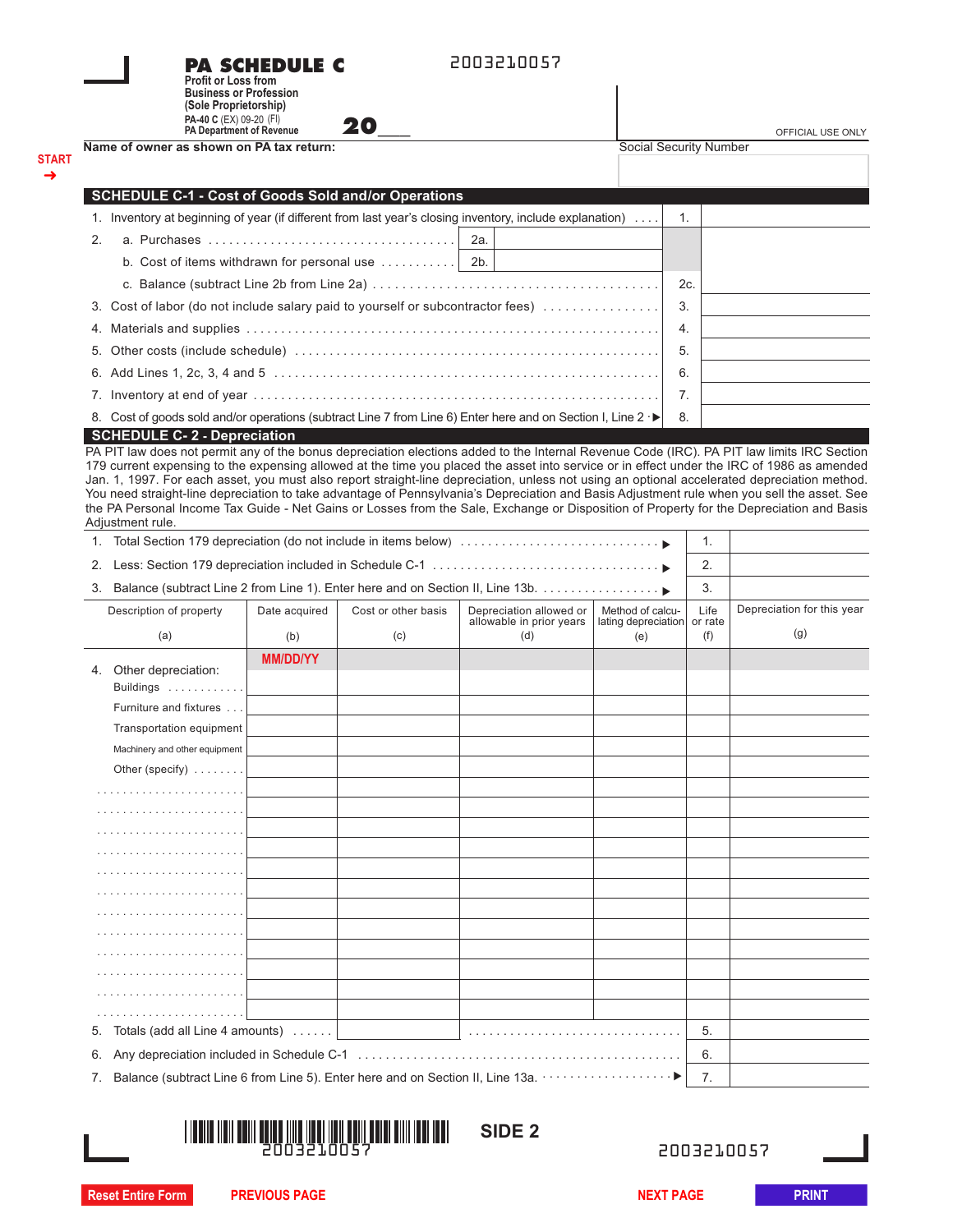

# **Instructions for PA-40 Schedule C**

Profit or Loss from Business or Profession PA-40 C IN (EX) 09-20 (Sole Proprietorship)

# **OVERVIEW**

Use PA Schedule C to report income or loss from a business you operate or a profession you practice as a sole proprietor. Your activity qualifies as a business if your primary purpose for engaging in the activity is income or profit, you conduct your activity with continuity and regularity and you satisfy the "Commercial Enterprise" test. Certain rental activity may be business income and not rental income. If you are a sole member of an LLC, complete PA Schedule C.

For additional information regarding the definition of a business or profession, and for Pennsylvania's requirements for report[ing income and expenses, refer to the PA Personal Income Tax](https://www.revenue.pa.gov/FormsandPublications/PAPersonalIncomeTaxGuide/Pages/Income-Loss-Business-Profession-Farm.aspx) Guide – Net Income or (Loss) from the Operation of a Business, Profession or Farm section for additional information.

**NOTE:** Pennsylvania determines income and (loss) under accepted accounting principles, systems or practices that are acceptable by standards of the accounting profession and consistent with regulations of the department.

- You may use any accounting method for PA purposes, as long as you apply your accounting methods consistently, it clearly reflects income and is not inconsistent with Pennsylvania law or regulations of the department.
- PA law does not contain provisions for statutory employees. Federal statutory employees may be required to report PA taxable income on Line 1a, PA-40, and use PA Schedule UE to deduct expenses. However, you may use PA Schedule C to provide the type and amount of expenses that are included as Miscellaneous Expenses on PA Schedule UE when there are similar types of expenses for your occupation or position. In such cases, the business will report the business name and activity as "Schedule UE Miscellaneous Expenses" with zero amounts reported as Gross receipts or sales and Total income. You must also include "See PA Schedule C for expenses" on Section III, Line 16 of PA Schedule UE. If using PA Schedule C to report PA Schedule UE expense types and amounts, you must follow PA Schedule UE rules for allowable and unallowable expenses. [See the PA Personal Income Tax Guide](https://www.revenue.pa.gov/FormsandPublications/PAPersonalIncomeTaxGuide/Pages/Gross-Compensation.aspx) – Gross Compensation [section for more information.](https://www.revenue.pa.gov/FormsandPublications/PAPersonalIncomeTaxGuide/Pages/Gross-Compensation.aspx)
- Unless a loss results from an activity where a net profit has not been realized in at least two years of a five consecutive-year period, an owner may deduct all losses from a business or profession in the taxable year realized. Report all transactions directly related to your business or profession on PA Schedule C.
- Do not use the installment method for sales of inventory if you sell such inventory in the regular and ordinary course of a business or profession. Include interest on such sales in gross receipts.

Maintain separate books and records for PA PIT purposes and file PA Schedule C. Even if you have no differences between your federal and Pennsylvania expenses, you must complete and include PA Schedule C to report your income for Pennsylvania personal income tax purposes.

# **IMPORTANT DIFFERENCES BETWEEN FEDERAL AND PENNSYLVANIA RULES**

You may use any accounting method for PA purposes, as long as you apply your accounting methods consistently. PA law does not have material participation rules. Report all transactions that are directly related to your business or profession on your PA Schedule C.

If you own or operate more than one business, you must submit a separate PA Schedule C for each business operation.

The following federal schedules and instructions do not apply for PA Schedule C:

#### **SCHEDULE A**

You may not deduct nonbusiness-related personal interest, taxes and casualty losses on any PA PIT return.

#### **SCHEDULE E**

Report rental and royalty income on PA Schedule E, unless engaged in the business of making your property or rights available in a public market place with intention to realize a profit.

#### **SCHEDULE F**

Report farming activity on PA Schedule F.

#### **SCHEDULE SE**

Do not report self-employment taxes to Pennsylvania.

#### **FORM 4562**

If using bonus depreciation, do not use Form 4562. Use Schedule C-2 on Side 2 of this schedule. The maximum deduction PA income tax law permits under IRC Section 179 is \$25,000. If you have income or loss from more than one business, profession or farm, you may not deduct more than \$25,000 for all business activities.

#### **FORM 4684**

Report gain or (loss) from all business activity on PA Schedule C. Include a casualty or theft loss of business property (or gain, if insurance proceeds exceed the basis of the property lost or taken) on Line 4 of PA Schedule C. You may refer to the federal schedule for an explanation of gain or (loss) items, but do not submit the federal schedule.

#### **FORM 4797**

Report other sales, exchanges and involuntary conversions of business property on Line 4 of PA Schedule C if the property sold was replaced. Refer to the federal schedule for an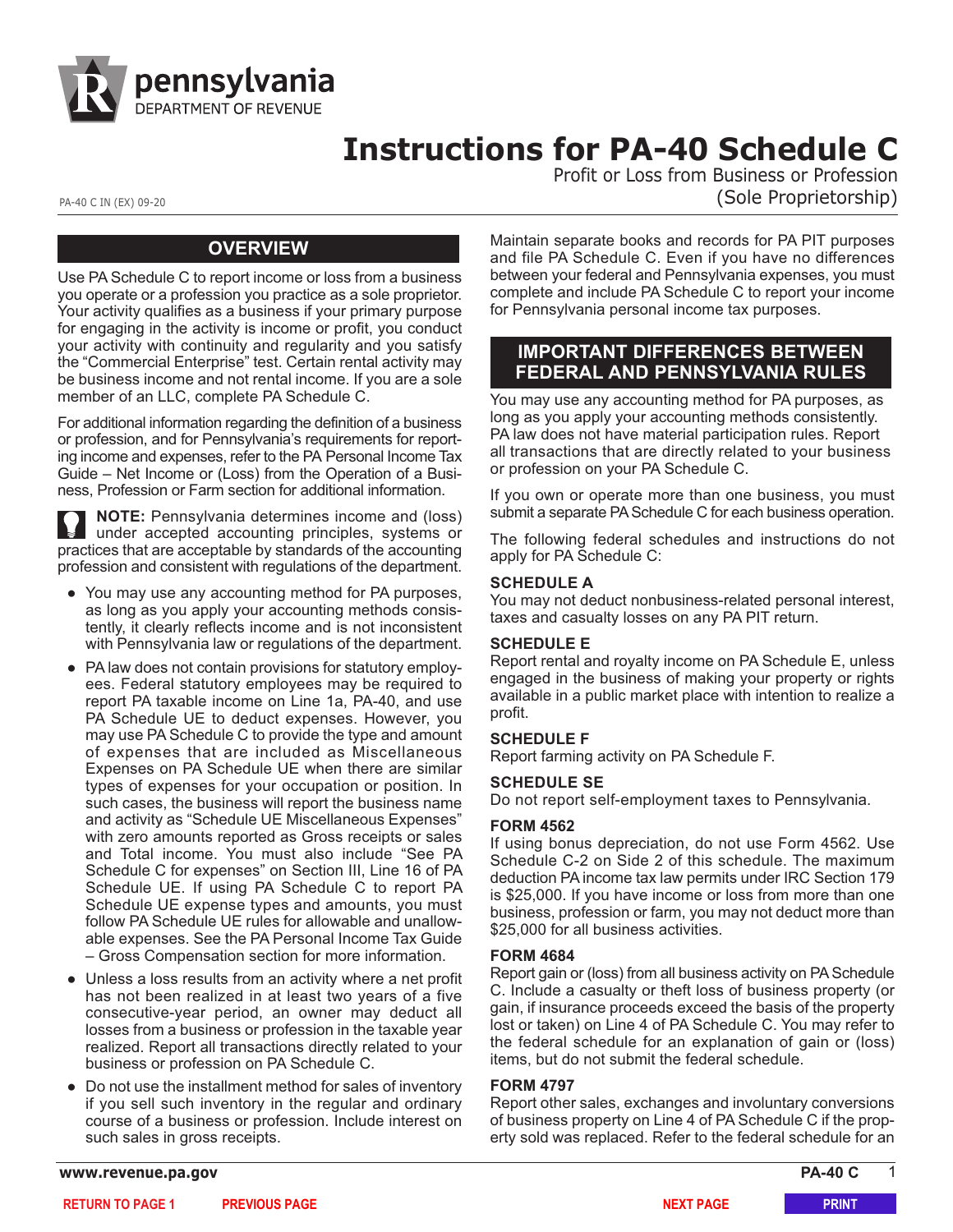explanation of gain/loss items, but do not submit the federal schedule.

#### **FORM 8271**

Do not report or deduct any transactions related to tax shelters.

#### **FORM 8594**

Report the acquisition or disposition of business assets on Line 4 of PA Schedule C. Refer to the federal schedule for an explanation for gain/loss items, but do not submit the federal schedule.

### **FORM 8824**

Do not report a like-kind exchange on PA Schedule C. PA law does not have like-kind exchange provisions. You must include the gain or loss from a sale, exchange or disposition of a business asset on Line 4 of PA Schedule C if the transaction was a normal business transaction. You must report any gain or loss from the sale of a nonbusiness asset or property or the sale of a business or segment thereof on PA Schedule D if the property sold was not replaced.

#### **FORM 8829**

Include your allowable expenses for the business use of your home on Line 37 of PA Schedule C. Refer to the federal schedule for an explanation of this expense, but do not submit the federal schedule. Pennsylvania does not recognize the federal safe harbor method for determining the allowable deduction for business use of a residence for Pennsylvania Personal Income Tax purposes. All home office expenses must be determined by using actual costs incurred.

# **OTHER PENNSYLVANIA AND FEDERAL INCOME TAX DIFFERENCES**

PA income from the operation of business generally differs from the income determined for federal income tax purposes. Further, Pennsylvania will no longer accept a PA Schedule C-F Reconciliation for the purpose of adjusting the federal business income to PA business income. Therefore, the items which were previously included as additions to PA income or expense on the PA Schedule C-F Reconciliation should be included with the specific line of income or expense on the PA Schedule C. In addition, those items which Pennsylvania does not require be reported as income or does not allow as expense in determining net business income, which are allowed in the determination of net federal business income, should not be included in the specific business income or expenses on PA Schedule C.

Examples of items that Pennsylvania requires as additions to income include: any advance receipts for goods or services; working capital interest or dividend income including federal-exempt interest and dividend income from obligations of other states; gains from the sale of business assets where the property is replaced by similar property; gains from like-kind exchanges; gains from involuntary conversions (such as those from IRC Section 1033); and gains from the sale of property where PA basis is different than federal basis.

Examples of items that Pennsylvania allows as additions to expenses that require a reduction for federal tax purposes include: meals, travel and entertainment expense deduction of 100 percent by Pennsylvania for the expenses incurred;

any differences in depreciation related to differences in basis of assets, amount of allowable Section 179 expense, or method of depreciation for federal or PA purposes; and any other reductions in federal expenses allowed at 100 percent for PA personal income tax purposes.

Examples of items that Pennsylvania requires as reductions in federal income or expenses include: income taxes based upon gross or net income; any differences in depreciation related to differences in basis of assets, amount of allowable Section 179 expense, or method of depreciation for federal or PA purposes; recognition of cancellation of debt income; recognition of income from IRC Section 481(a) spread adjustments; payments for owner pension, profit-sharing plans, deferred, or welfare benefit plans; percentage depletion; direct expensing of organizational expenses or syndication fees; losses from the sale of property where PA basis is different than federal basis; and any other income or expenses where there is a specialized federal treatment that is not specifically addressed or allowed by PA personal income tax law that might involve additional expensing, expensing verses capitalization, carry back or carry forward of losses, income recognition, or other special treatments.

Other differences between Pennsylvania and federal income tax include the following:

IDCs. Special rules apply for the direct expensing of intangible drilling & development costs (IDCs). Up to one-third of the amount of IDCs incurred in tax years beginning after Dec. 31, 2013 may be directly expensed, with the remaining amount amortized over 10 years. Taxpayers may also elect to amortize the full amount of the IDCs over 10 years. The election to expense any IDCs is made by including an amount on Line 34 of PA Schedule C. Amortization of the IDCs must be reported separately on Line 35 of PA Schedule C. IDCs incurred prior to Jan. 1, 2014 must be amortized over the life of the well.

Qualified Joint Ventures. Pennsylvania is not a community property state. Therefore, for PA personal income tax purposes, a taxpayer and the taxpayer's spouse must each report on a separate PA Schedule C their share of income from a business entity they own that is considered a qualified joint venture for federal income tax purposes.

# LINE INSTRUCTIONS

#### **IDENTIFICATION INFORMATION** Complete each line.

#### **OWNER'S NAME**

Enter the name of the business owner. If you are married and you jointly owned the business with your spouse, you must complete separate PA Schedule C's. If you and your spouse have separate business activities, complete separate PA Schedule(s) C.

#### **SALES TAX LICENSE NUMBER**

Enter your Pennsylvania Sales Tax License Number if you have one. Otherwise, leave this space blank.

#### **FEDERAL NAICS CODE**

Provide your Federal NAICS Code as identified on your Federal Schedule C.

#### **SOCIAL SECURITY NUMBER (SSN)**

Enter the SSN of the business owner.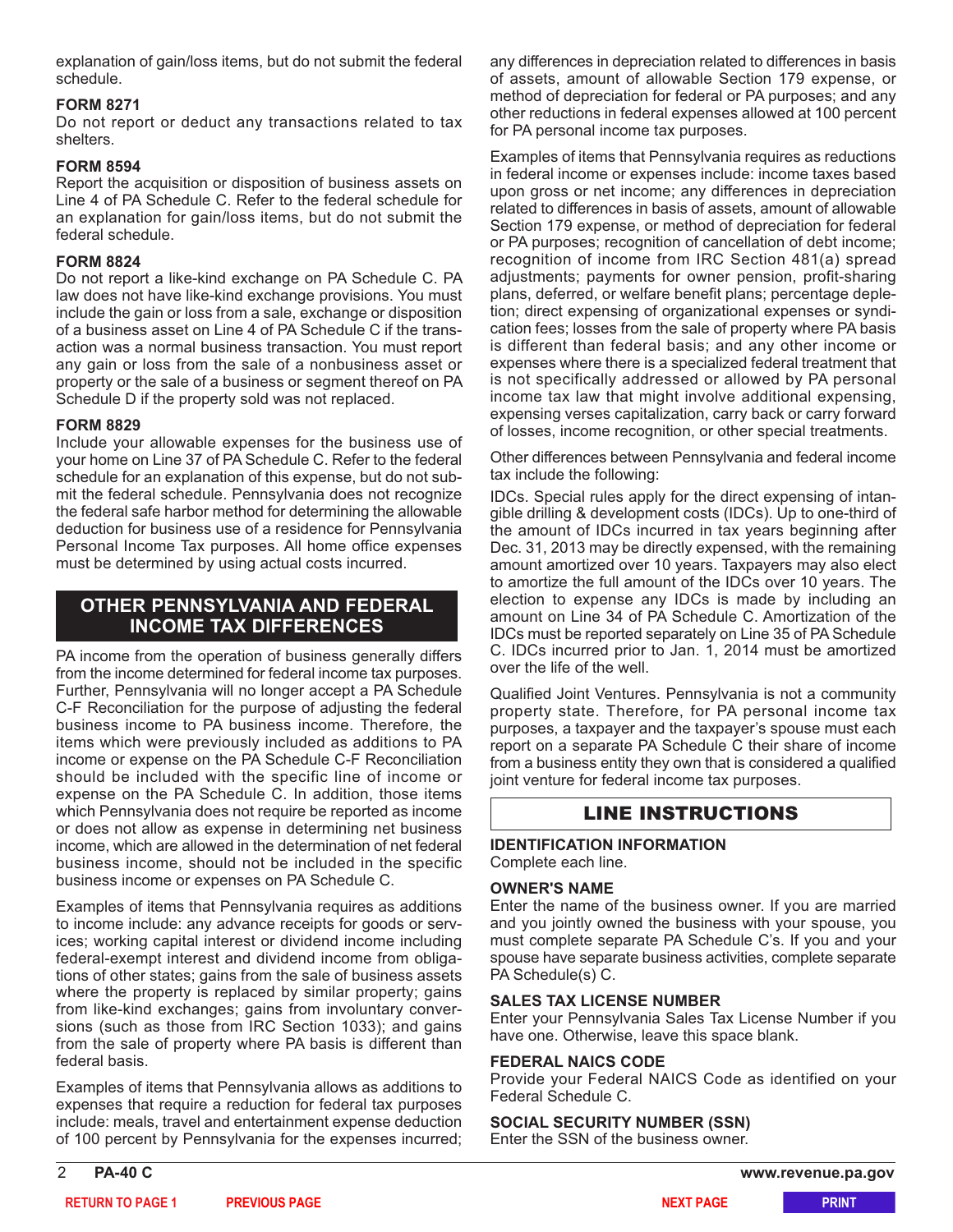# **LINE A**

#### **MAIN BUSINESS ACTIVITY**

Describe the business or professional activity that provided your principal source of income for Line 1. Use the same description you use for your Federal Schedule C. Enter the principal business or professional code you use on your Federal Schedule C.

# **LINE B**

#### **BUSINESS NAME**

Enter the name of the business as you registered with the IRS.

# **LINE C**

#### **TAXPAYER IDENTIFICATION NUMBERS**

Enter the Federal Employer Identification Number (FEIN) assigned to the business. If you do not have an FEIN for your federal Schedule C, leave this space blank.

# **LINE D**

#### **BUSINESS ADDRESS**

Enter the complete address of the business.

# **LINE E**

#### **CLOSING INVENTORY VALUATION**

Fill in the appropriate oval. Submit an explanation if necessary.

# **LINE F**

#### **ACCOUNTING METHOD**

Fill in the oval for the accounting method you use for this business. Submit an explanation if necessary.

# **LINE G**

#### **INVENTORY CHANGES**

Check "Yes" or "No" for this question. Submit an explanation if necessary.

# **LINE H**

#### **OFFICE IN-HOME**

Check "Yes" if you deduct expenses for an office in-home. Check "No" if you do not deduct expenses for an office in-home.

# **LINE I**

#### **OUT OF BUSINESS**

If the business is out-of-existence at the end of the tax year for which you are filing, fill in the oval.

# SECTION I

#### **INCOME**

Use generally accepted accounting principles and practices to maintain your books and records, and report your income from your business or professional activity.

**www.revenue.pa.gov PA-40 C** 3

# **LINE 1a**

### **GROSS RECEIPTS OR SALES**

Include all amounts you received in operating your business or profession. PA law does not contain provisions for statutory employees. A statutory employee reports his or her PA taxable income on Line 1a, PA-40, and uses PA Schedule UE to deduct his or her allowable employee business expenses.

#### **INSTALLMENT SALES**

You may use the installment method for sales of inventory. Include interest on such sales in gross receipts.

#### **LAND AND BUILDINGS**

For PA purposes, you may not include the sales of land and buildings on PA Schedule C unless the property sold is replaced. When the property sold is not replaced, the department deems such sales as dispositions of a segment of a business to be reflected on PA Schedule D.

# **LINE 1b**

#### **RETURNS AND ALLOWANCES**

This amount is the same for both Pennsylvania and federal purposes. If you report a different amount for Pennsylvania, submit an explanation.

# **LINE 2**

### **COST OF GOODS SOLD**

This amount is the same for Pennsylvania and federal purposes. If you report a different amount for Pennsylvania, submit an explanation.

#### **LINE 4**

#### **OTHER INCOME**

Enter gross proceeds you may have to report elsewhere on your federal tax return, including but not limited to:

- The sale of business assets when you reinvest the proceeds in business operations;
- The gain (loss) on replacing business property, including land or buildings used in operating your business or profession; and
- Interest and dividend income from short-term investments to generate working capital.

Submit a statement explaining the amount you enter. [See](https://www.revenue.pa.gov/FormsandPublications/PAPersonalIncomeTaxGuide/Pages/default.aspx) various sections of the PA Personal Income Tax Guide for [explanations of allocable interest, dividends and gains to](https://www.revenue.pa.gov/FormsandPublications/PAPersonalIncomeTaxGuide/Pages/default.aspx) [business or professions.](https://www.revenue.pa.gov/FormsandPublications/PAPersonalIncomeTaxGuide/Pages/default.aspx) Include other income you enter on Line 6, Federal Schedule C, but not refunds of federal taxes and credits you did not deduct for PA purposes.

# SECTION II

#### **DEDUCTIONS**

Use generally accepted accounting principles and practices to maintain your books and records and report your expenses from your business or professional activity. PA law does not impose dollar or percentage limitations on allowable expenses. You may deduct 100 percent of the PA allowable business or professional expenses incurred during the taxable year.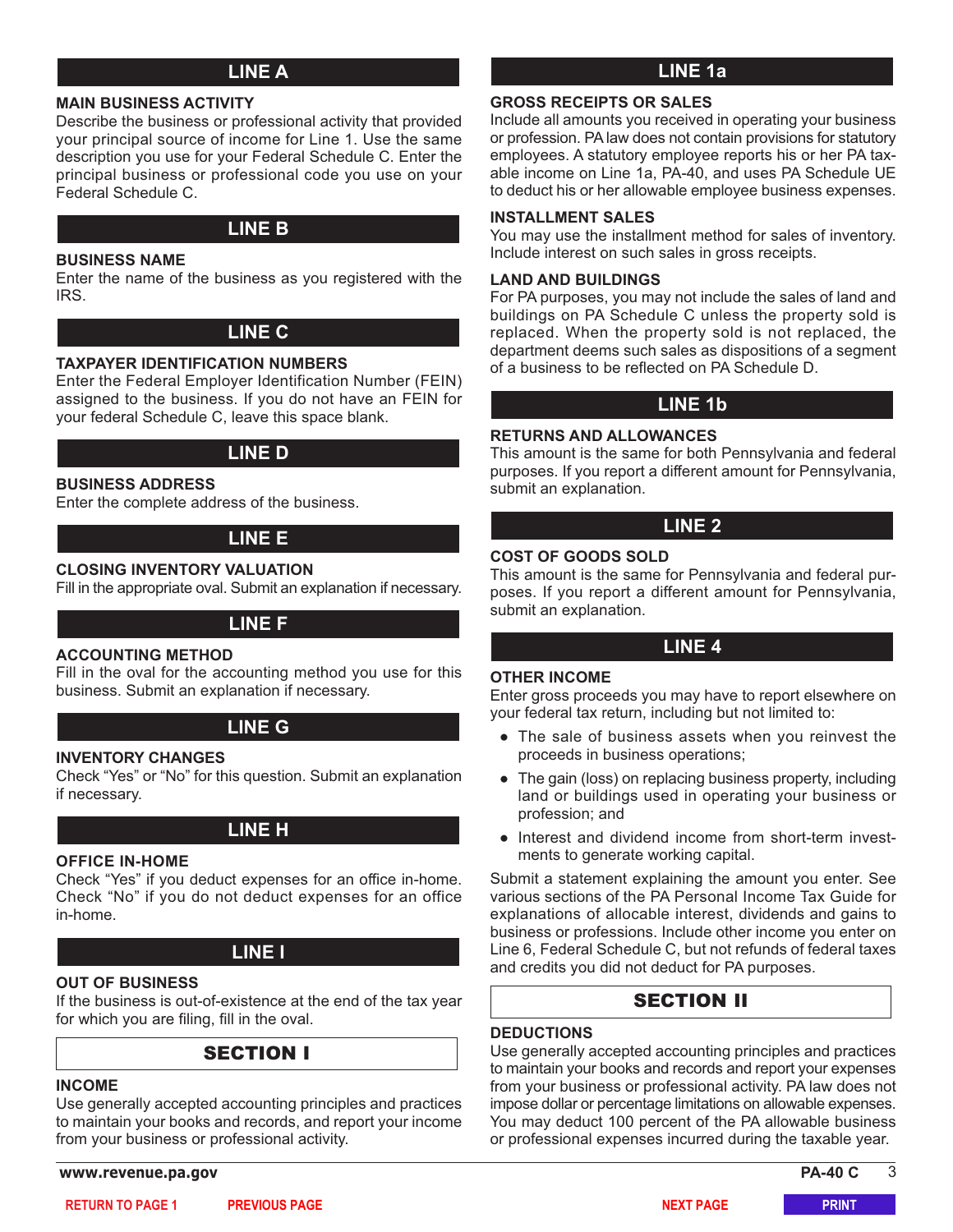**NOTE:** You may have incurred other expenses for entertainment facilities (boat, resort, ranch, etc.), living accommodations (except for employees on business) or vacations for yourself, your employees or their families. Reduce your total business expenses in Section II by the total of these personal expenses.

Generally, you may usually use your federal Schedule C expenses for PA PIT purposes. See the other Pennsylvania and federal income tax differences explanation beginning on Page 1 of the instructions for more information.

You may not use federal amounts after making certain elections to accelerate or defer expenses or spread expenses over more than one taxable year. These instructions explain those expense categories where PA PIT rules and federal rules differ.

# **LINE 7**

#### **AMORTIZATION**

Pennsylvania generally follows federal rules. You have the option to use any amortization method allowable under generally accepted accounting principles and practices. Include the amortization of any start-up costs in excess of \$5,000 on this line. Do not include the amortization of IDCs on this line. See line 35 for IDC amortization.

# **LINE 10**

# **CAR AND TRUCK EXPENSES**

You may deduct 100 percent of your actual vehicle expenses or you may use the federal standard mileage rate. If you use the federal standard mileage rate, you may not deduct any actual operating expenses, including depreciation and lease costs. Follow the Federal Schedule C rules for these expenses. If you use your car or truck for both business and personal travel, you may only deduct the business portion of your expenses.

# **LINE 13a**

#### **REGULAR DEPRECIATION**

Use any depreciation method permissible under generally accepted accounting principles and practices as long as you consistently apply the method.

**NOTE:** PA PIT law does not permit any of the bonus depreciation elections added to the Internal Revenue Code.

For each asset, you must also report straight-line depreciation, unless not using an optional accelerated depreciation method. You need straight-line depreciation to take advantage of Pennsylvania's Depreciation and Basis Adjustment rule when you sell the asset. [See the PA Personal Income](https://www.revenue.pa.gov/FormsandPublications/PAPersonalIncomeTaxGuide/Pages/Gains-Losses-Sale-Exchange-Disposition-Property.aspx) Tax Guide – Net Gains or Losses from the Sale, Exchange [or Disposition of Property section for the Depreciation and](https://www.revenue.pa.gov/FormsandPublications/PAPersonalIncomeTaxGuide/Pages/Gains-Losses-Sale-Exchange-Disposition-Property.aspx) [Basis Adjustment rule.](https://www.revenue.pa.gov/FormsandPublications/PAPersonalIncomeTaxGuide/Pages/Gains-Losses-Sale-Exchange-Disposition-Property.aspx)

Pennsylvania Law requires that taxpayers use straight-line depreciation if an asset's basis for determining Pennsylvania depreciation is different from its basis for federal income tax purposes.

**LINE 13b**

#### **SECTION 179 EXPENSE**

PA PIT law limits IRC Section 179 current expensing to the expensing allowed at the time you placed the asset into service or in effect under the IRC of 1986 as amended to Jan. 1, 1997. The maximum deduction that PA Income Tax law permits under IRC Section 179 is \$25,000. Pennsylvania follows the federal definitions for listed property. If you use Section 179 for federal purposes, you must use Section 179 for Pennsylvania personal income tax purposes. See Informational Notice, Personal Income Tax 2012-05 for additional information.

# **LINE 14**

#### **DUES AND PUBLICATIONS**

You may deduct dues and publications, but only to the extent directly used for ordinary business purposes. You must exclude any personal use of such expenses.

# **LINE 15**

#### **EMPLOYEE BENEFIT PROGRAMS OTHER THAN ON LINE 23**

You may not deduct any payments you make for your own personal coverage. Pennsylvania does not allow any personal expenses on any PA tax return.

# **LINE 17**

### **INSURANCE**

You may deduct life insurance on yourself or your spouse only if the business is the beneficiary (not your spouse, other family members or other persons). The business must use the insurance proceeds to continue business operations. If deducting insurance premiums, the proceeds are business income on Line 4 of Section I.

# **LINE 18**

#### **INTEREST ON BUSINESS INDEBTEDNESS**

Deduct interest on business debt only. If you personally borrow money to acquire a business interest or to improve your business, you may not deduct the interest on any PA schedule or PA tax return.

# **LINE 20**

#### **LEGAL AND PROFESSIONAL SERVICES**

Only deduct those expenses you incur in operating your business or profession. You may not deduct any personal expenses. You may include business accounting and tax return preparation expenses, but not the costs for personal accounting and tax returns.

# **LINE 21**

#### **MANAGEMENT FEES**

Include any management fees paid in conjunction with the operation of the business to any related or non-related entity.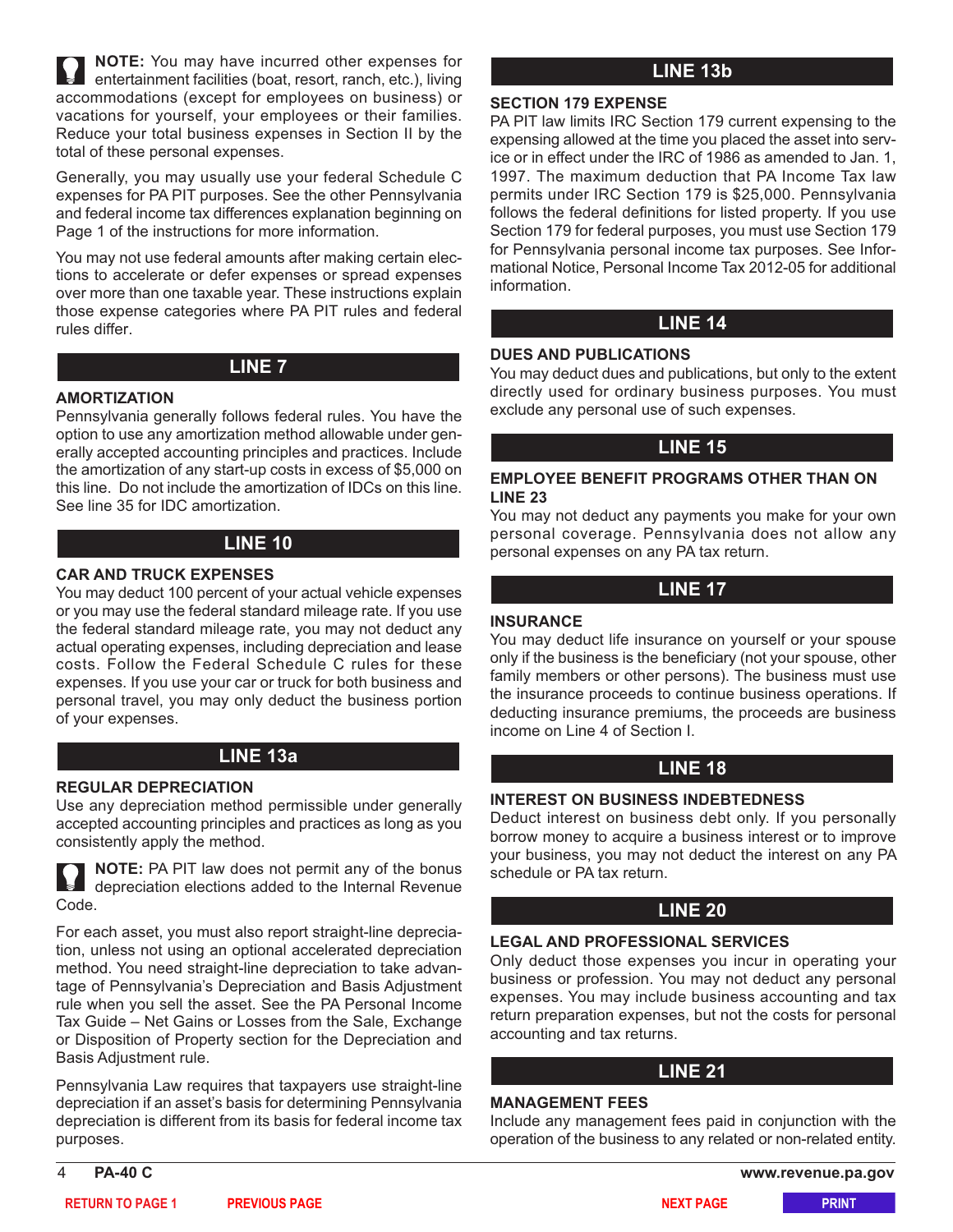# **LINE 23 LINE 33**

#### **PENSION AND PROFIT-SHARING PLANS FOR EMPLOYEES**

Only deduct those expenses directly related to pension and profit-sharing plans for employees. You may not deduct any pension or profit-sharing expenses for your own personal retirement benefits.

# **LINE 25**

#### **RENT ON BUSINESS PROPERTY**

Only deduct those expenditures you incurred in the operation of your business or profession.

# **LINE 27**

#### **SUBCONTRACTOR FEES**

Deduct subcontractor fees that were not included in your calculation of cost of labor from Line 3 of Schedule C-1. Also include any fees paid to payees not included as employees to whom regular wages were paid.

# **LINE 29**

#### **TAXES**

Deduct tax expenses other than taxes based on income. You may not deduct taxes based on net income, federal income taxes or the one-half of self-employment taxes the IRS allows. Do not deduct taxes paid to other states or foreign countries based on income. Do not deduct estate, inheritance, legacy, succession or gift taxes. Assessments for betterments and improvements are not allowed. Business privilege taxes and/or gross receipts taxes are acceptable deductions.

# **LINE 31**

#### **TRAVEL AND ENTERTAINMENT**

PA law does not follow federal law. Deduct 100 percent of your actual travel and entertainment expenses. You may never deduct the personal portion of your travel and entertainment expenses, whether for yourself, your spouse, your dependents or any other person. You must calculate your expenses using actual expense amounts. You may not use federal per-diem rates when determining your Pennsylvania expenses.

# **LINE 32**

#### **UTILITIES**

Certain utilities, which are not subject to sales and use tax when purchased exclusively for residential use, become subject to sales and use tax when used for commercial purposes. If you are including electricity, natural gas, fuel oil, or kerosene in your calculation of the business use of your home, you should report use tax due on the prorated expense amount. The use tax on these utilities should be paid via a PA-1, Use Tax Return, or if you are required to file a sales tax return, as part of that return. If you have a regular recurring use tax liability on utilities, you should register for a use tax account using the Online PA-100 at www.pa100.state.pa.us.

**www.revenue.pa.gov PA-40 C** 5

#### **WAGES**

Do not reduce your wage expense for any federal credits you claim. Add back any wage expense excluded in order to claim a federal credit. Do not deduct the costs of your own participation.

# **LINE 34**

#### **IDCS (1/3 CURRENT EXPENSING)**

If the business includes an amount on this line, it elects to directly expense up to one-third of the amount of Intangible Drilling and Development Costs (IDCs) incurred for the tax year for any tax year beginning after Dec. 31, 2013. See Informational Notice, Personal Income Tax 2013-04 for additional information.

# **LINE 35**

#### **IDCS (AMORTIZATION)**

Report the amortization expense of IDCs incurred for all tax years on this line. IDCs incurred in tax years beginning prior to Jan. 1, 2014 must be amortized over the life of the well. IDCs incurred in tax years beginning after Dec. 31, 2013 may be amortized over 10 years (120 months).

# **LINE 36**

#### **START-UP COSTS (DIRECT EXPENSE)**

Up to \$5,000 of start-up costs may be directly expensed in the first year in which the business begins operations for tax years beginning after Dec. 31, 2013. The department will follow IRC Section 195(b)(1)(A) regarding business start-up costs where expenses over \$5,000 must be amortized over 180 months and any amount of expenses over \$50,000 requires a direct reduction in the direct expense amount. For tax years prior to Jan. 1, 2014, start-up costs are required to be amortized over 180 months. Record only the direct expense amount of start-up costs on Line 36 of PA Schedule C. Report the amortization of any start-up costs on Line 7 of PA Schedule C.

## **LINE 37**

#### **OTHER EXPENSES**

Deduct any other costs of doing business or providing professional services if such costs are permitted under generally accepted accounting principles and practices. Itemize the additional expenses you claim, and enter the total on Line 37, Total other expenses. You may deduct:

- 100 percent of the PA sales tax paid on a depreciable business asset. However, on disposition, your Pennsylvania basis and federal basis for that asset will be different.
- Expenses using the capitalization rules established by your trade, profession, or industry, under its generally accepted accounting principles and practices. Once elected, use this method consistently.
- 100 percent of expenses incurred for removing barriers to individuals with disabilities and the elderly. This is not